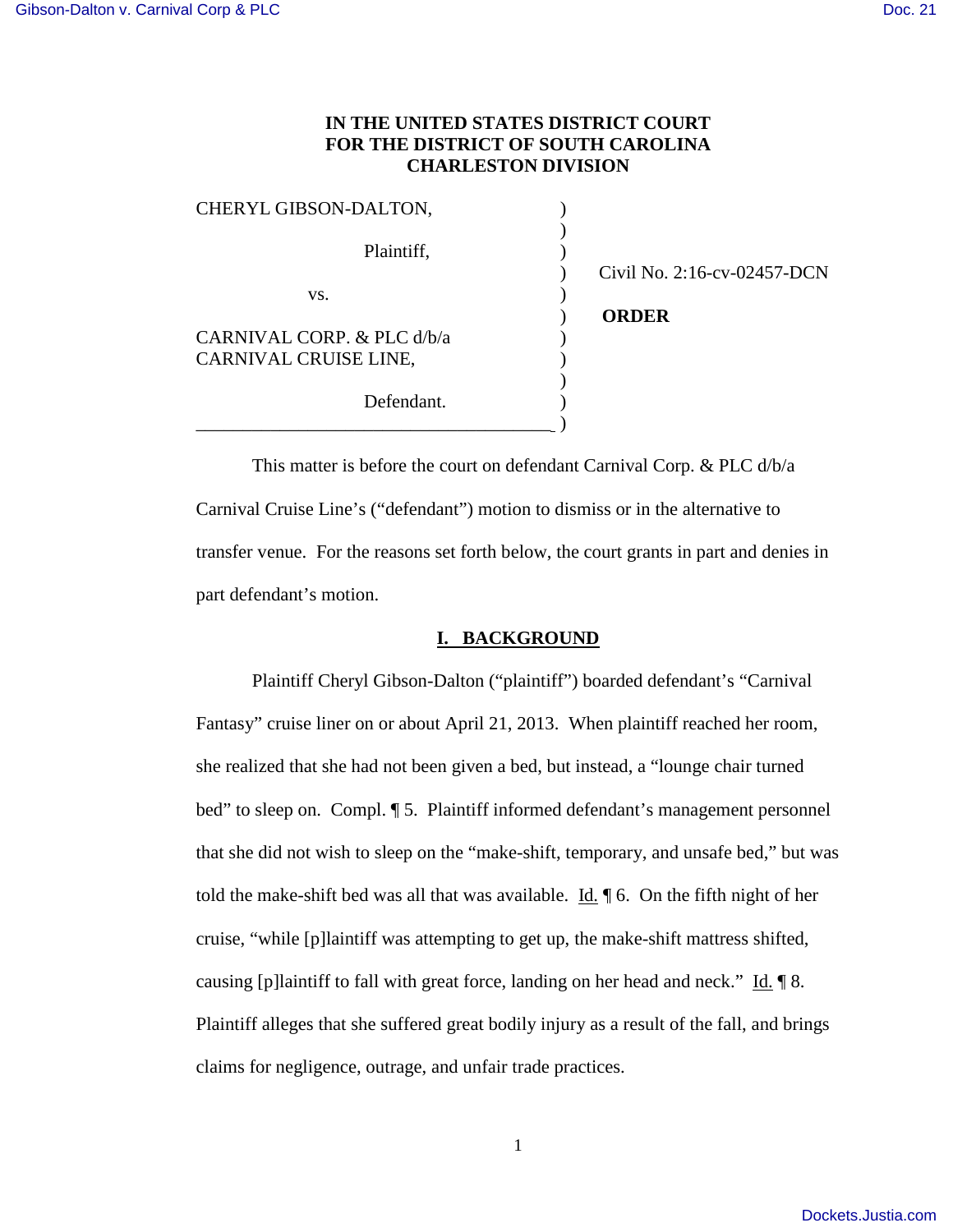Plaintiff's ticket was booked by her friend, Gennalo Gibson ("GG") on February 24, 2013. Def.'s Mot. Ex. A, Petisco Aff. ¶ 7. Defendant has presented a sworn affidavit claiming that after GG booked the tickets, it sent her an email confirmation, notifying her that the cruise was subject to the terms and conditions set forth in the "Cruise Ticket Contract" (the "Ticket Contract"). Id. 19. Defendant further avers that the email specifically stated that the Ticket Contract included limitations on the passenger's right to sue defendant and explained how to access those terms and conditions. Id. Notably, defendant does not have a record of the specific email that was sent to GG, but has provided an "exemplar" email. Id.  $\P$ [9, 10.

 Defendant has provided evidence that plaintiff accessed defendant's Online Check-In system, which allows passengers to submit information prior to departure in order to streamline the boarding process.  $\underline{Id}$ .  $\P\P$  12, 15. In order to complete the Online Check-In system, the passenger must acknowledge receipt of the Ticket Contract's terms and conditions. Id.  $\parallel$  13. If the passenger fails to acknowledge receipt of the Ticket Contract terms and conditions, the Online Check-In system will not provide the passenger with a boarding pass and the passenger is required to acknowledge receipt of the Ticket Contract's terms and conditions at the pier prior to boarding.  $\underline{Id}$ .  $\P$  14.

 Defendant has also provided an "exemplar" copy of the Ticket Contract that was used at the time of plaintiff's cruise. Id.  $\parallel$  16; see also Answer Ex. A, Ticket Contract. The first two paragraphs of the Ticket Contract, which appear in bold, allcaps font, read as follows:

2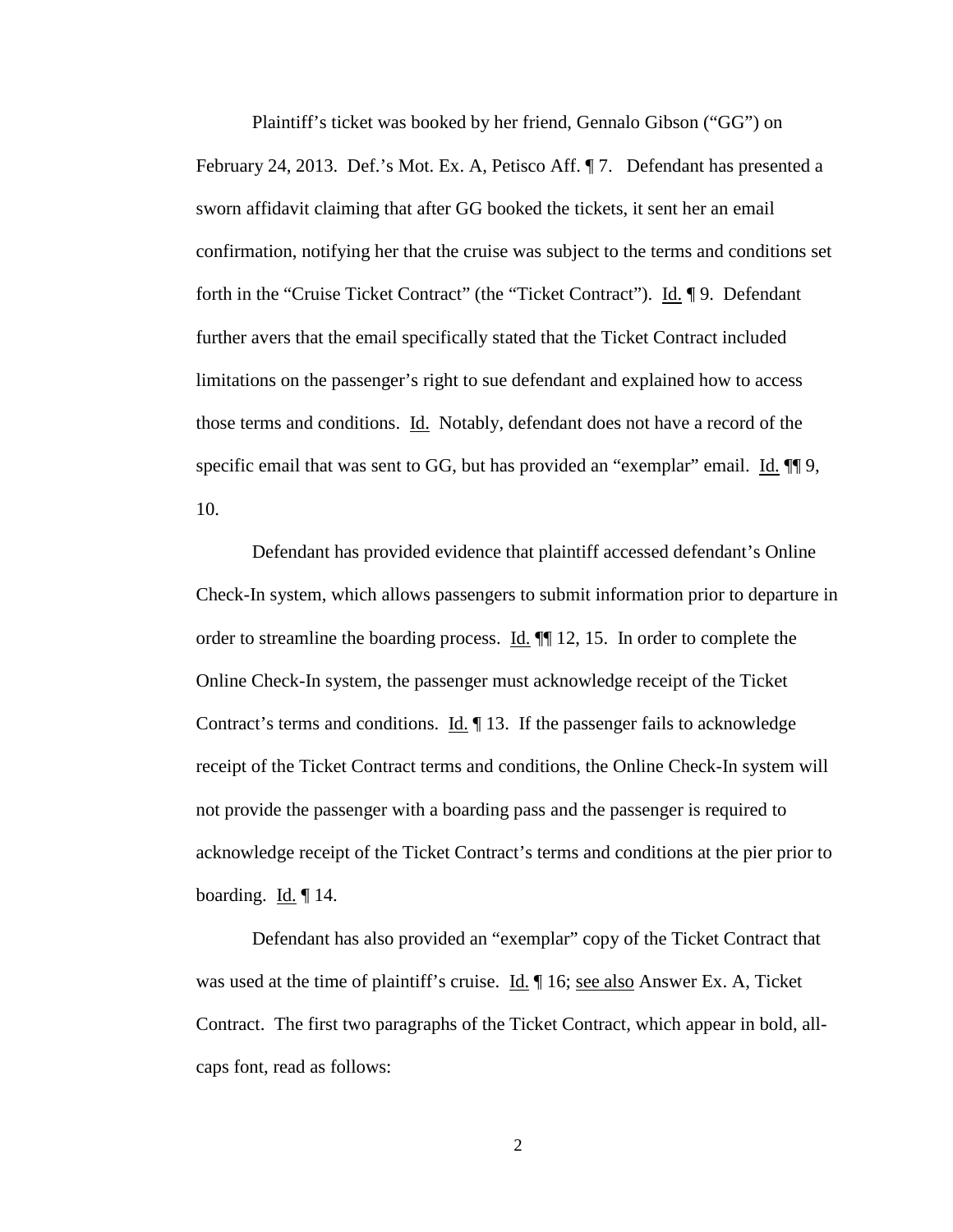IMPORTANT NOTICE TO GUESTS THIS DOCUMENT IS A LEGALLY BINDING CONTRACT ISSUED BY CARNIVAL CRUISE LINES TO, AND ACCEPTED BY, GUEST SUBJECT TO THE IMPORTANT TERMS AND CONDITI0NS APPEARING BELOW.

NOTICE: THE ATTENT10N OF GUEST IS ESPECIALLY DIRECTED TO CLAUSES 1, 4, AND 11 THROUGH 14, WHICH CONTAIN IMPORTANT LIMITATI0NS ON THE RIGHTS OF GUESTS TO ASSERT CLAIMS AGAINST CARNIVAL CRUISE LINES, THE VESSEL, THEIR AGENTS AND EMPLOYEES, AND OTHERS, INCLUDING FORUM SELECTION, CHOICE OF LAW, ARBITRAT10N AND WAIVER OF JURY TRIAL FOR CERTAIN CLAIMS.

Ticket Contract p. 1. Paragraph 13—one of the paragraphs referenced by the opening paragraphs—contains the following: (1) limitations on the time a passenger has to bring claims against defendant, id.  $\P$ [13(a), (b); (2) a forum-selection clause, requiring all such claims against defendant to be brought in the United States District Court for the Southern District of Florida in Miami, id.  $\P$  13(c); and (3) an arbitration clause, requiring all claims, "other than for personal injury, illness or death of a Guest, . . . relating to or in any way arising out of or connected with this contract or Guest's cruise" to be "referred to and resolved exclusively by binding arbitration ...,"  $\underline{\text{id}}$ .  $\P$  13(d).

Defendant filed its motion to dismiss, or in the alternative to transfer venue on January 26, 2017. ECF No. 10. Plaintiff filed a response in opposition on February 9, 2017, ECF No. 11, and defendant filed a reply on February 14, 2017. The matter has been fully briefed and is now ripe for the court's review.

#### **II. STANDARDS**

### **A. Motion to Dismiss**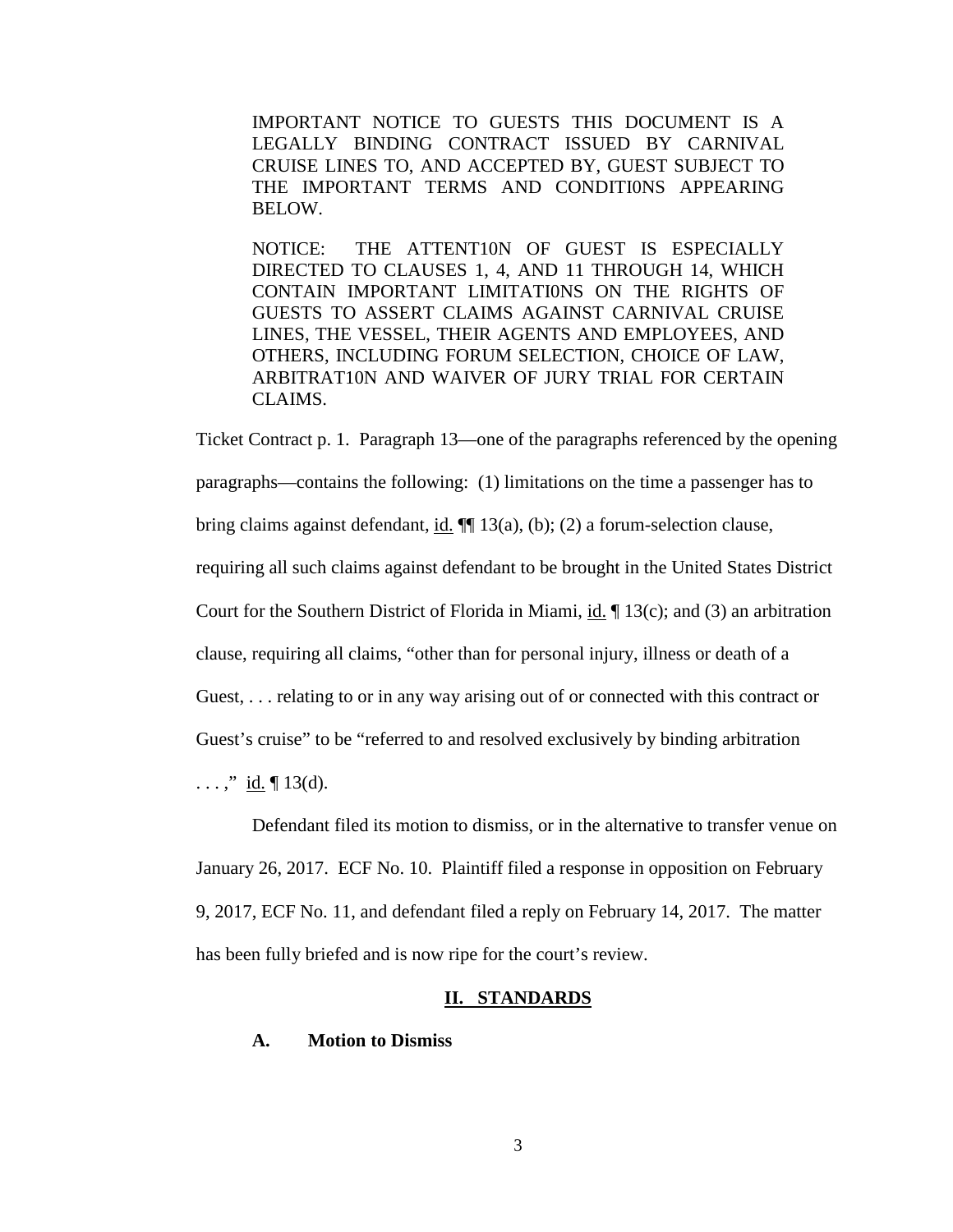Under Federal Rule of Civil Procedure 12(b)(6), a party may move to dismiss for "failure to state a claim upon which relief can be granted." When considering a Rule 12(b)(6) motion to dismiss, the court must accept the plaintiff's factual allegations as true and draw all reasonable inferences in the plaintiff's favor. See E.I. du Pont de Nemours & Co. v. Kolon Indus., 637 F.3d 435, 440 (4th Cir. 2011). But "the tenet that a court must accept as true all of the allegations contained in a complaint is inapplicable to legal conclusions." Ashcroft v. Iqbal, 556 U.S. 662, 678 (2009). On a motion to dismiss, the court's task is limited to determining whether the complaint states a "plausible claim for relief." Id. at 679. Although Rule  $8(a)(2)$ requires only a "short and plain statement of the claim showing that the pleader is entitled to relief," "a formulaic recitation of the elements of a cause of action will not do." Bell Atl. Corp. v. Twombly, 550 U.S. 544, 555 (2007). The "complaint must contain sufficient factual matter, accepted as true, to 'state a claim to relief that is plausible on its face." Iqbal, 556 U.S. at 678 (quoting Twombly, 550 U.S. at 570). "Facts pled that are 'merely consistent with' liability are not sufficient."  $\overline{A}$  Soc'y Without a Name v. Va., 655 F.3d 342, 346 (4th Cir. 2011) (quoting Iqbal, 556 U.S. at 678).

## **B.** Motion to Compel Arbitration<sup>[1](#page-3-0)</sup>

 $\overline{a}$ 

Defendant moves to compel arbitration under Section 4 of the Federal Arbitration Act ("FAA"), which provides in part that a "party aggrieved by the alleged failure, neglect, or refusal of another to arbitrate under a written agreement

<span id="page-3-0"></span><sup>&</sup>lt;sup>1</sup> Though defendant's motion is not styled as a motion to compel arbitration, defendant asks the court to dismiss the outrage and unfair trade practices claims due to the mandate for arbitration.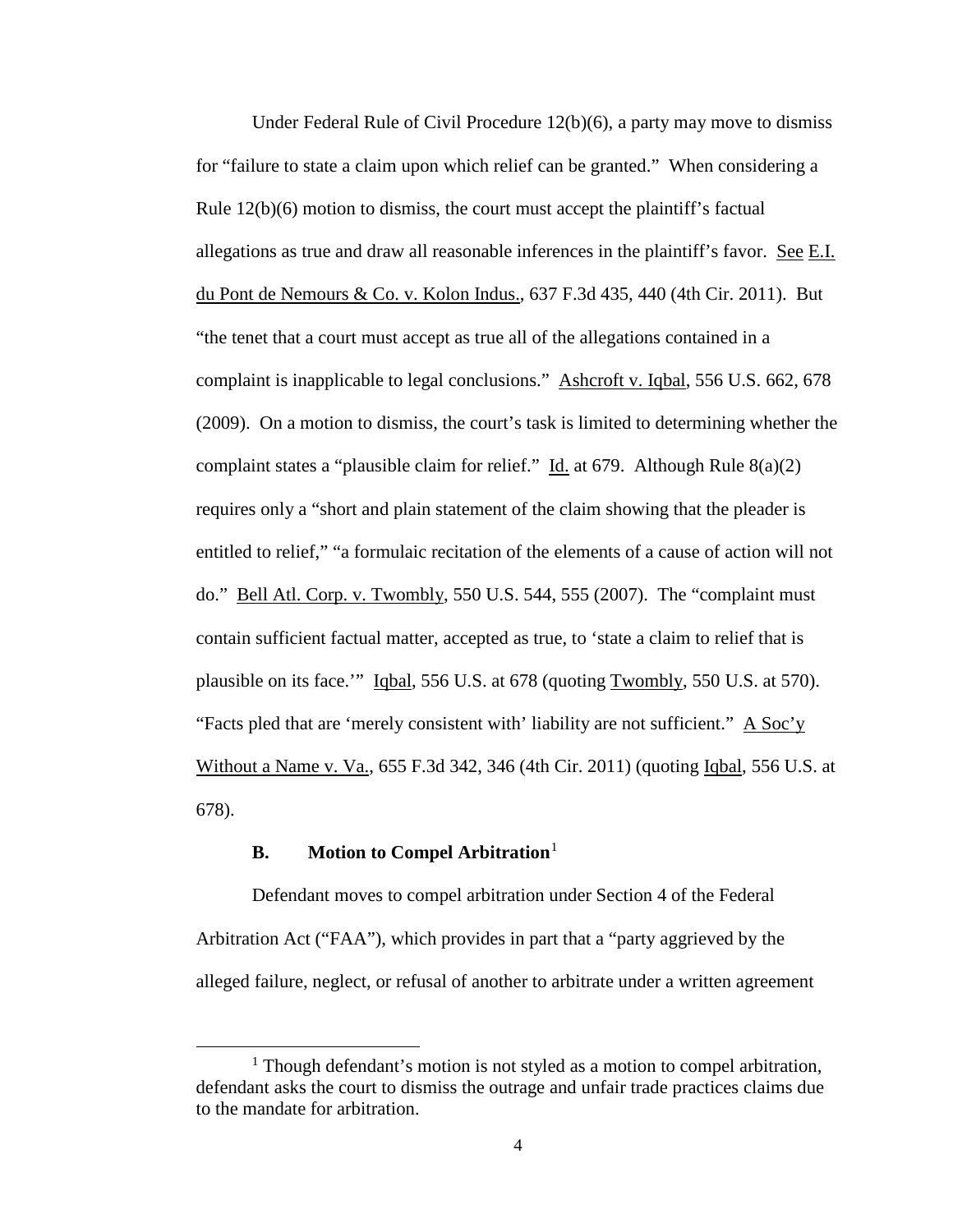for arbitration may petition any United States district court . . . for an order directing that such arbitration proceed in the manner provided for in such agreement." 9 U.S.C. § 4. Section 2 of the FAA states that a written arbitration agreement "shall be valid, irrevocable, and enforceable, save upon such grounds as exist at law or in equity for the revocation of any contract." 9 U.S.C. § 2. "[Q]uestions of arbitrability must be addressed with a healthy regard for the federal policy favoring arbitration . . . [A]ny doubts concerning the scope of arbitrable issues should be resolved in favor of arbitration." Moses H. Cone Mem'l Hosp. v. Mercury Const. Corp., 460 U.S. 1, 23– 24 (1983). Although federal law governs the arbitrability of disputes, ordinary statelaw principles resolve issues regarding the formation of contracts. Am. Gen. Life & Acc. Ins. Co. v. Wood, 429 F.3d 83, 87 (4th Cir. 2005).

"Motions to compel arbitration in which the parties dispute the validity of the arbitration agreement are treated as motions for summary judgment." Rose v. New Day Fin., LLC, 816 F. Supp. 2d 245, 251 (D. Md. 2011). "Accordingly, arbitration should be compelled where 'the movant shows that there is no genuine dispute as to any material fact and the movant is entitled to judgment as a matter of law.'" Erichsen v. RBC Capital Markets, LLC, 883 F. Supp. 2d 562, 566–67 (E.D.N.C. 2012) (quoting Fed. R. Civ. P. 56). A trial is necessary if the material facts regarding the making of an agreement to arbitrate in dispute. Avedon Engineering, Inc. v. Seatex, 126 F.3d 1279, 1283 (10th Cir. 1997).

#### **C. Forum Selection Clause**

A party may enforce a forum selection clause by bringing a motion to dismiss based on improper venue under Federal Rule of Civil Procedure 12(b)(3). Sucampo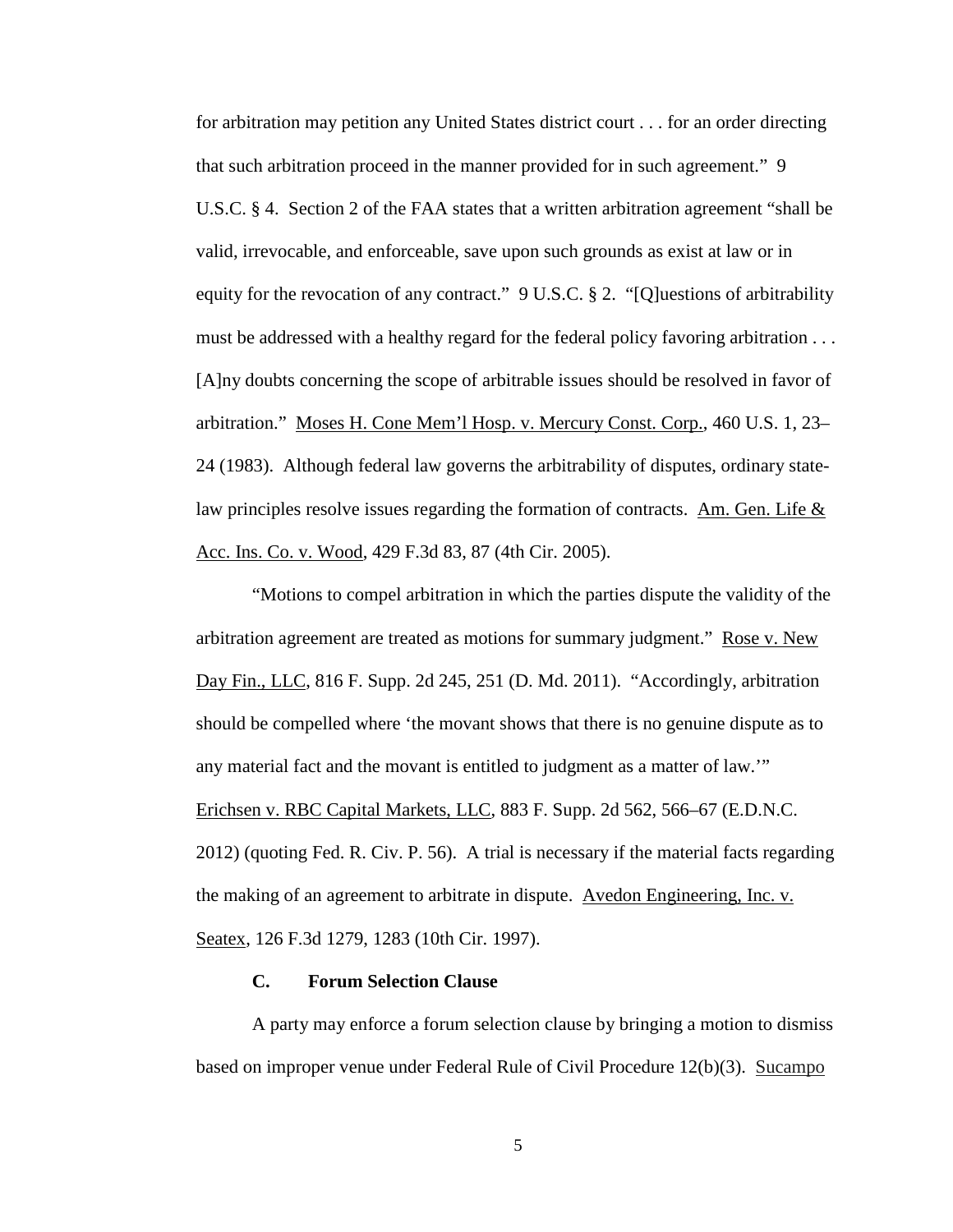Pharm., Inc. v. Astellas Pharma, Inc., 471 F.3d 544, 550 (4th Cir. 2006). "Unlike a Rule  $12(b)(6)$  motion, evidence outside the pleadings may be 'freely consider[ed]' in ruling on a Rule 12(b)(3) motion." Am. Ins. Mktg. Corp. v. 5 Star Life Ins. Co., 958 F. Supp. 2d 609, 612 (D. Md. 2013) (quoting Sucampo Pharms., 471 F.3d at 550). "Without an evidentiary hearing, however, 'the trial court must draw all reasonable inferences in favor of the non-moving party and resolve all factual conflicts in favor of the non-moving party.'" The Hipage Co. v. Access2Go, Inc., 589 F. Supp. 2d 602, 611 (E.D. Va. 2008) (quoting Essex Ins. Co. v. MDRB Corp., 2006 WL 1892411, at \*2 (D. Md. 2006)).

#### **III. DISCUSSION**

Defendant's motion explains in great detail why plaintiff's claims should be dismissed pursuant to the Ticket Contract. Def.'s Mot. 5–18. Because plaintiff does not dispute the bulk of defendant's arguments, the court does not analyze the specific mechanisms that produce this result. Suffice it to say, it is undisputed that, if the language in the Ticket Contract applies, plaintiff's personal injury claim should be dismissed as untimely under paragraph 13(a), plaintiff's outrage and unfair trade practices claim should be dismissed as untimely under paragraph 13(b), plaintiff's outrage and unfair trade practices should be dismissed for failure to comply with the arbitration requirement under paragraph 13(d), and all claims should be dismissed for failure to comply with the forum-selection clause under paragraph 13(c). Id. at 19.

Plaintiff's only argument is that she never agreed to the provisions of the Ticket Contract, and thus, is simply not bound by the language of paragraph 13. Pl.'s Resp. 1–2. Plaintiff places great emphasis on the fact that defendant is only able to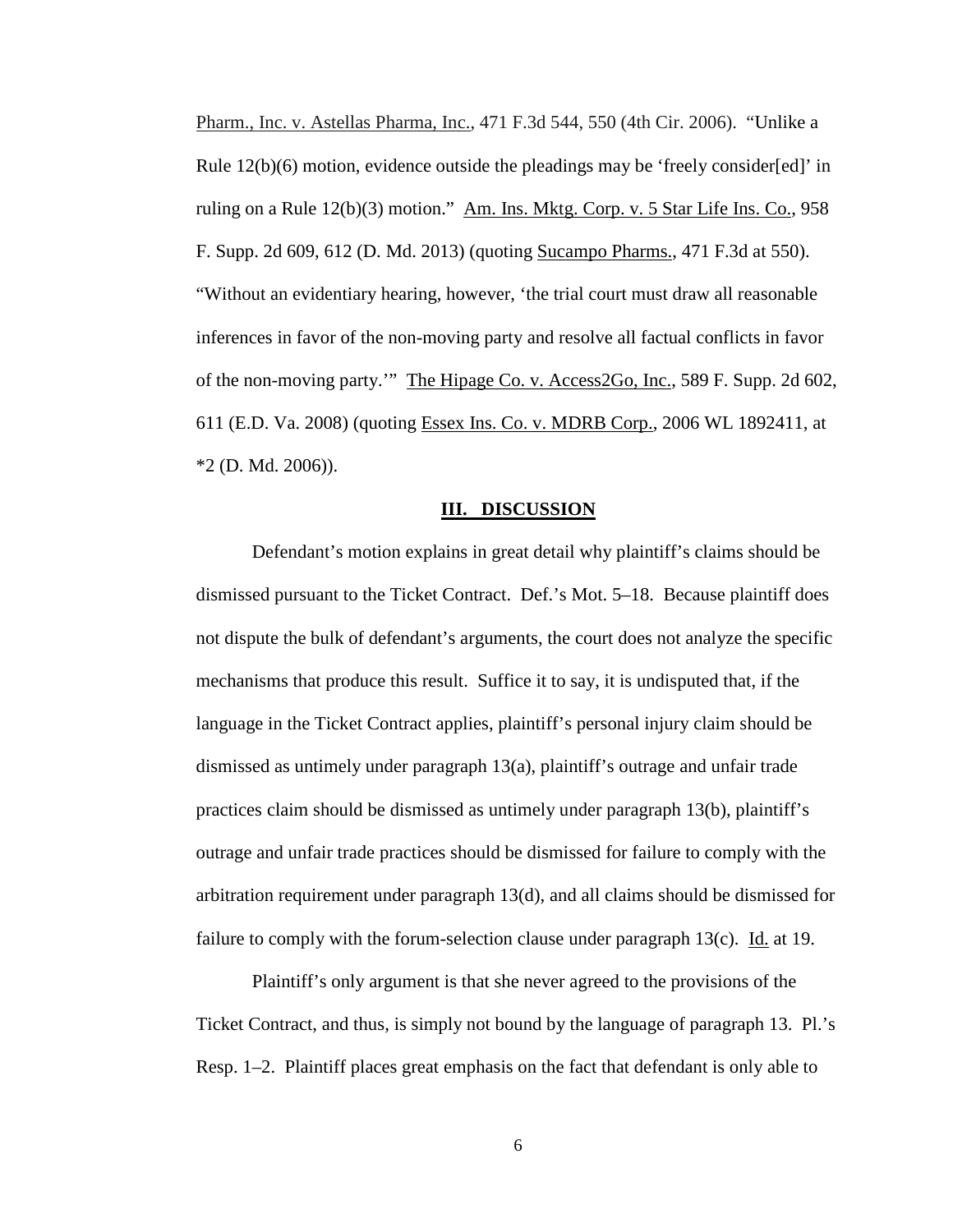present "exemplar" documents and has been unable to provide the actual "Ticket Contract" she supposedly entered into. In plaintiff's view, this violates the parole evidence and best evidence rules. Even if the court can consider defendant's evidence, "[p]laintiff contends that [a question of fact for the jury exists on the] issue of whether there exists a "Ticket Contract" and the terms contained therein when (1) there is no physical, written contract produced, (2) [p]laintiff alleges that she did not agree to waive certain rights as alleged by [d]efendants, and (3) [d]efendants admittedly cannot produce a written contract." Id. at 4.

As an initial matter, the defendant's reliance on the "exemplar" Ticket

Contract does not violate either the parol evidence rule, or the best evidence rule. "In admiralty law, the parol evidence rule is generally stated as follows:

When two parties have made a contract and have expressed it in a writing to which they have both asserted as the complete and accurate integration of that contract, evidence, whether parol or otherwise, of antecedent understandings and negotiations will not be admitted for the purpose of varying or contradicting the writing.

Har-Win, Inc. v. Consol. Grain & Barge Co., 794 F.2d 985, 987 (5th Cir. 1986)

(quoting Battery S.S. Corp. v. Refineria Panama, S. A., 513 F.2d 735, 738 (2d Cir.

1975)). $^2$  $^2$  However, a number of issues concerning the formation of the contract,

including "whether or not parties assented to a particular writing as the complete and

accurate 'integration' of their contract," fall outside the scope of the parol evidence

rule. Battery Steamship Corp., 513 F.2d at 740. Thus, the parol evidence does not

l

<span id="page-6-0"></span> $2$  Though plaintiff cites to the South Carolina parol evidence rule, plaintiff does not dispute defendant's argument that the subject matter of this action "[i]nvolves conveyance of a passenger on an ocean vessel, therefore the ticket contract is clearly a maritime contract." Def.'s Mot. 6. Where a case "concerns the interpretation of [a] maritime contract[], federal admiralty law rather than state law provides the parol evidence rule which must be applied." Har-Win, 794 F.2d at 987.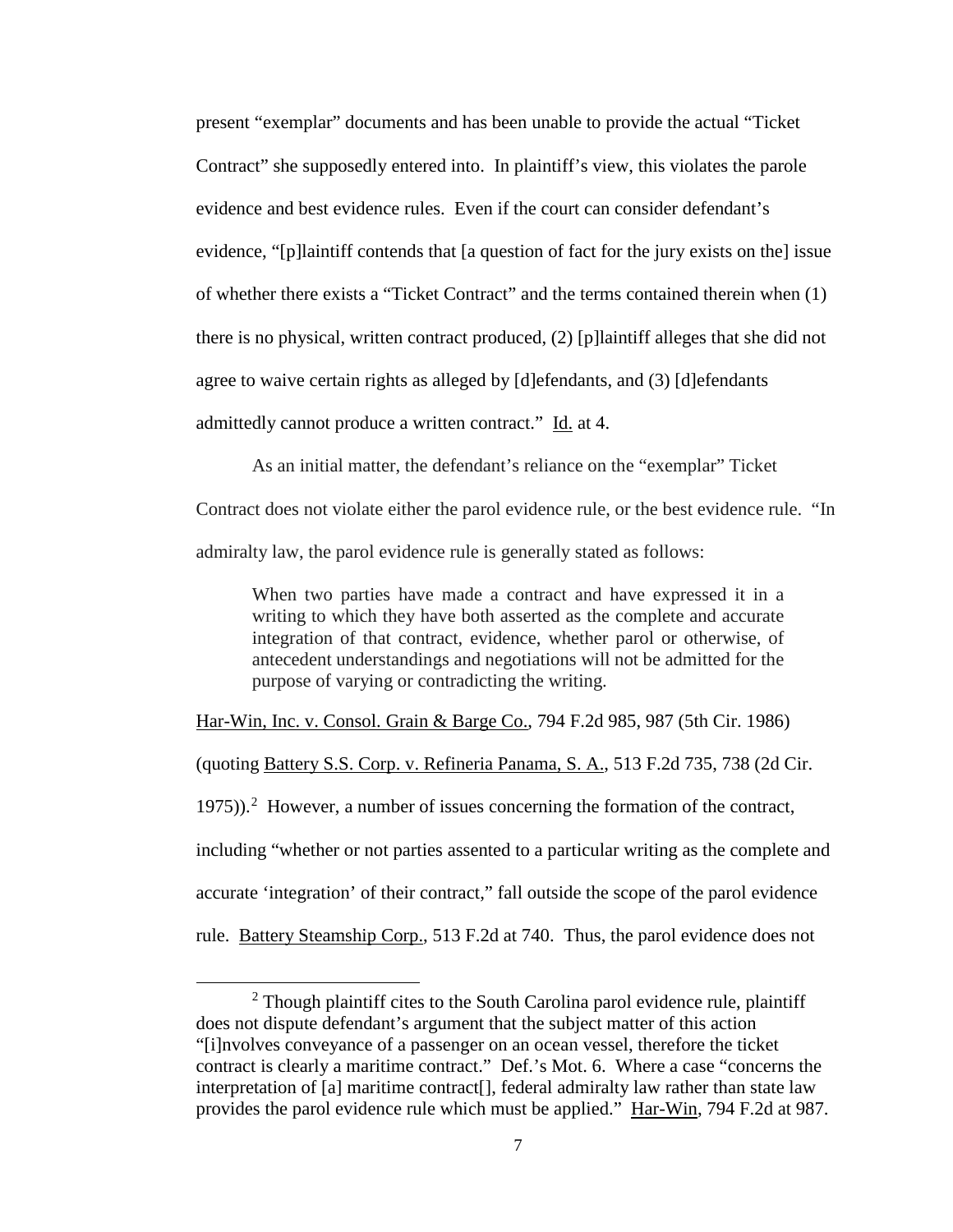bar any evidence on the threshold issue of whether a contract exists at all. This the aim of defendant's "exemplar" evidence—to show that plaintiff entered into the Ticket Contract. Therefore, the parol evidence rule does not apply.

Plaintiff also claims that defendant's use of the exemplar documents violates the "best evidence rule."<sup>[3](#page-7-0)</sup> Pl.'s Resp. 6. Federal Rule of Evidence 1002 provides that "[a]n original writing, recording, or photograph is required in order to prove its content unless these rules or a federal statute provides otherwise." Fed. R. Evid. 1002. Because defendant is offering the exemplar Ticket Contract to prove the content of the parties' agreement, Rule 1002 does apply. However, Rule 1004(b) provides that "[a]n original is not required and other evidence of the content of a writing, recording, or photograph is admissible if:  $\dots$  (b) an original cannot be obtained by any available judicial process." Here, it is clear that no judicial process could possibly obtain the "original" Ticket Contract because the very concept of an original is misplaced in the context of this case. Defendant argues that plaintiff is bound by the contents of their form Ticket Contract because she agreed to the terms and conditions contained therein during the Online Check-in process. This process would not produce any "original." Plaintiff would simply have clicked "Accept Terms" at the bottom of a page that displays the Ticket Contract. Thus, no "original" ever existed.

Plaintiff's last argument is that the defendant's evidence is simply insufficient to show that she agreed to the Ticket Contract. Notably, however, plaintiff has not

 $\overline{a}$ 

<span id="page-7-0"></span><sup>&</sup>lt;sup>3</sup> Plaintiff again cites to South Carolina's best evidence rule. Because the best evidence rule is a rule of evidence, the federal rule applies in federal court.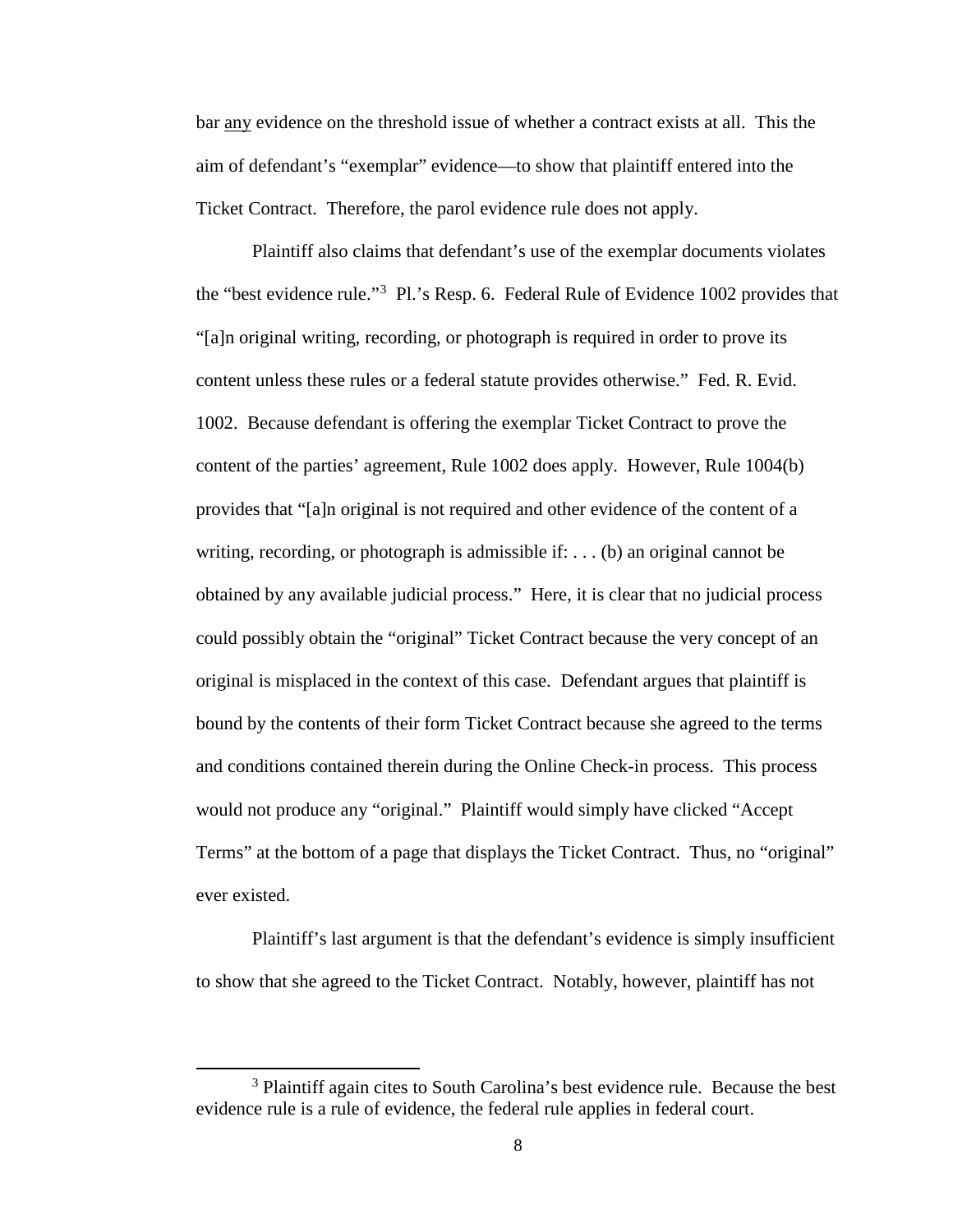offered any evidence to the contrary. At most, she has implicitly pleaded that she is not bound by the terms of the Ticket Contract. Pl.'s Resp. 2 ("While Plaintiff did not specify the aforementioned points on the face of her Complaint, Plaintiff's contention that she did not agree to any terms as suggested by Defendants is clear based on the fact that she filed suit in the Charleston County Court of Common Pleas and asserted causes of action, all of which were timely filed under the applicable statute of limitations, for Negligence, Outrage, and Defendants' violations of the S.C. Unfair Trade Practices Act."). Even if the court recognized this "implicit pleading," there is still no evidence to contradict defendant's position.

 The question, then, is what effect the court can give to defendant's evidence. Defendant's first argument—that plaintiff's claims are untimely under paragraphs 13(a) and (b) of the Ticket Contract—goes to the merits, and must be judged under Rule 12(b)(6). A court may consider materials outside of the pleadings on a Rule 12(b)(6) motion, if such materials "are integral to the allegations of the complaint." In re FAC Realty Sec. Litig., 990 F. Supp. 416, 420 (E.D.N.C. 1997). Because plaintiff's claims are premised on the duties defendant allegedly owes to her as a passenger, the document establishing the plaintiff's status as such certainly seems integral to the complaint. However, this rule only applies when "there is no dispute regarding the authenticity or accuracy of the materials." Harty v. Luihn Four, Inc., 747 F. Supp. 2d 547, 551 (E.D.N.C. 2010), aff'd, 453 F. App'x 347 (4th Cir. 2011). Here, plaintiff does not appear to dispute the authenticity of defendant's evidence, only the conclusion defendant asks the court to draw from it. Put differently, plaintiff does not dispute that the "exemplar" Ticket Contract accurately shows the language

9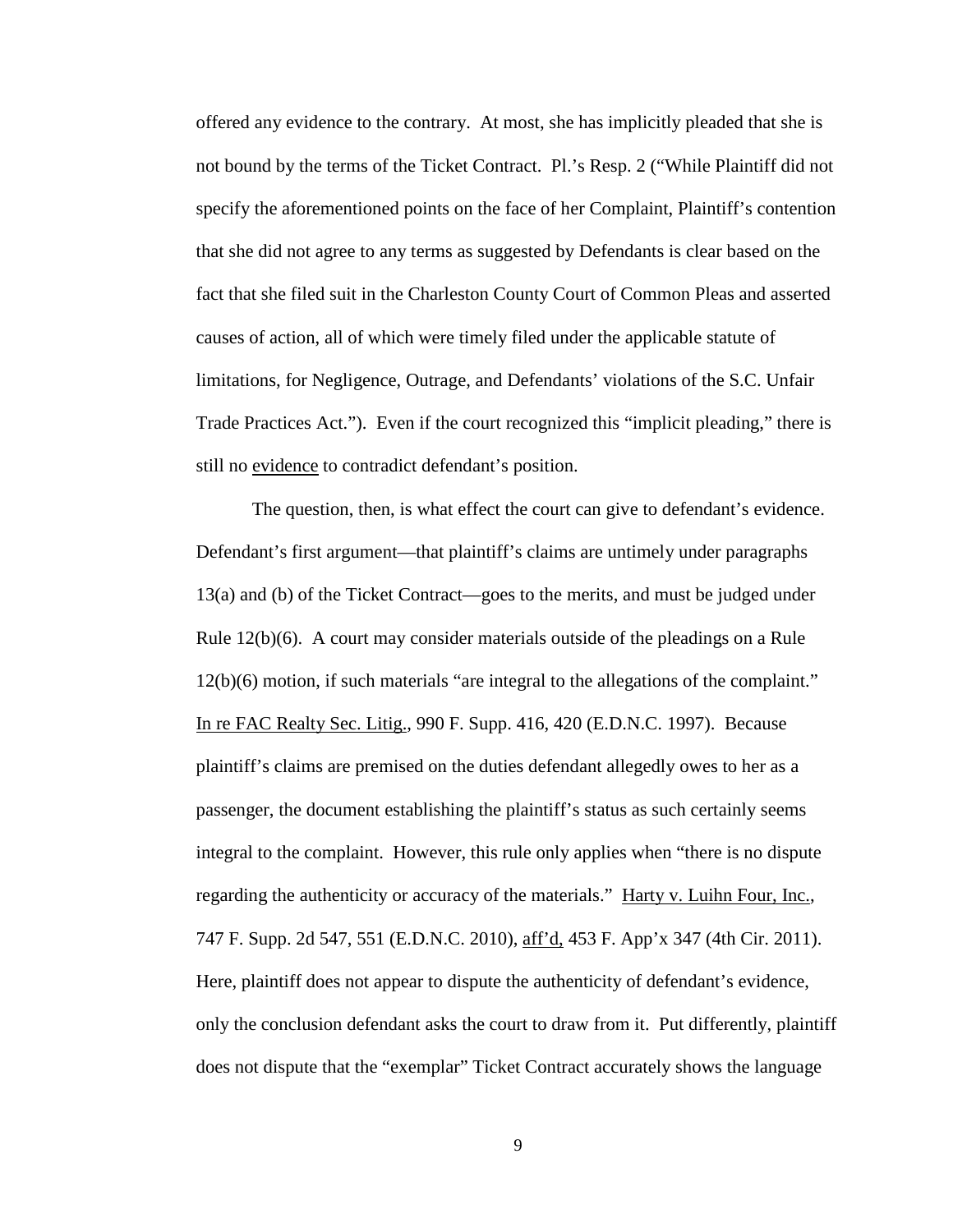that would have been displayed in the Online Check-In process, or that the booking history accurately shows the contents of defendant's records. Thus, the court can consider the Ticket Contract evidence for Rule 12(b)(6) purposes. But this does not change the Rule 12(b)(6) standard, In re FAC Realty Sec. Litig., 990 F. Supp. at 420, and to the extent plaintiff alleges that she is not bound by the Ticket Contract, the court must view the allegations in the light most favorable to her. The court accepts plaintiff's characterization of her pleadings, and so does not dismiss her claims as untimely under paragraphs 13(a) and (b) of the Ticket Contract.

 But even if the court cannot rule on the merits issues, it can certainly rule on the arbitration and venue issues. Motions to compel arbitration and motions to transfer venue are both treated as motions for summary judgment. Erichsen, 883 F. Supp. 2d at 566–67 ("[A]rbitration should be compelled where 'the movant shows that there is no genuine dispute as to any material fact and the movant is entitled to judgment as a matter of law."" (quoting Fed. R. Civ. P. 56); Am. Ins. Mktg. Corp., 958 F. Supp. 2d at 612 (recognizing that a court may consider evidence outside the pleadings on a motion to dismiss under Rule 12(b)(3), but noting that "[a]ll reasonable inferences must still be drawn in the light most favorable to the plaintiff"). Here, because plaintiff has failed to present <u>any</u> evidence suggesting that she is not bound by the Ticket Contract, her outrage and unfair trade practices claims are dismissed for failure to comply with the arbitration provision contained in paragraph 13(d) of the Ticket Contract and her remaining negligence claim should be dismissed or transferred to the Southern District of Florida. In this regard, it is telling that plaintiff has not provided any sworn statements, or even explained why she is not

10